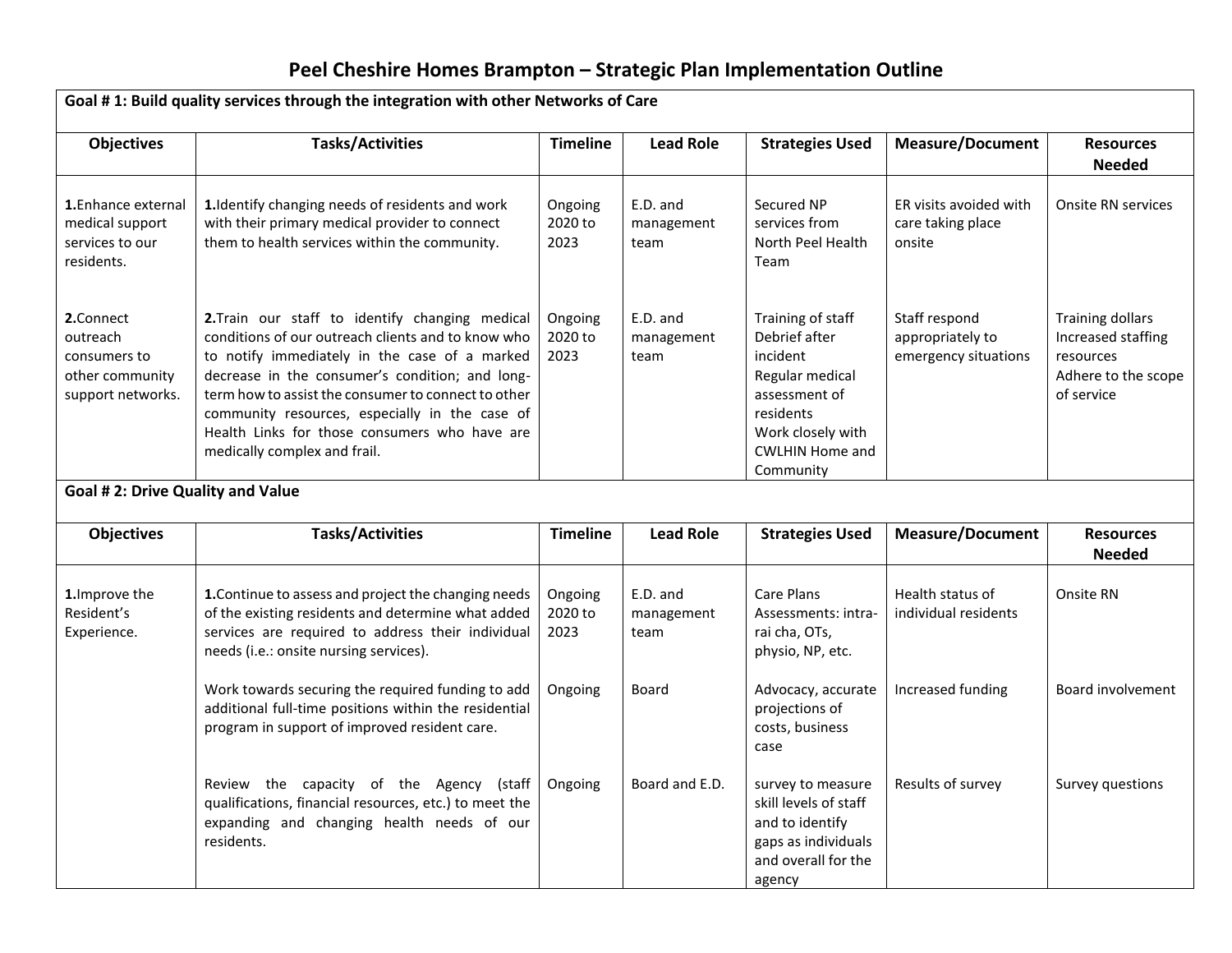|                                                                                               | Review and define the Agency's scope of services<br>and determine in advance when the Agency is no<br>longer able to provide adequate support to an<br>individual.                                                                                 | Ongoing<br>2020 to<br>2023 | Board and E.D.                                                                  | attempt to<br>encourage<br>residents/families<br>to do transitional<br>planning           | Research legislative<br>requirements re<br>requiring individuals<br>to transition if they no<br>long meet scope | Decision by the<br>Board re scope                                                                                                             |  |  |
|-----------------------------------------------------------------------------------------------|----------------------------------------------------------------------------------------------------------------------------------------------------------------------------------------------------------------------------------------------------|----------------------------|---------------------------------------------------------------------------------|-------------------------------------------------------------------------------------------|-----------------------------------------------------------------------------------------------------------------|-----------------------------------------------------------------------------------------------------------------------------------------------|--|--|
|                                                                                               | Source training opportunities for staff in how to<br>meet the needs of each individual resident.                                                                                                                                                   | Ongoing                    | Management                                                                      | PSW training fund<br>when available                                                       | Need to identify<br>learning opportunities                                                                      | Professional<br>trainers, funding                                                                                                             |  |  |
|                                                                                               | Collaborate with external resources to ensure that<br>residents are receiving the quality and extent of<br>services that they require from community<br>partners.                                                                                  | Ongoing                    | Management                                                                      | advocacy work<br>with community<br>partners                                               | Make time to join<br>system tables                                                                              | New community<br>partners need to be<br>identified                                                                                            |  |  |
|                                                                                               | Review requirements and support for Residents and<br>Staff needs for Mental Health Services.                                                                                                                                                       | Ongoing                    | E.D.,<br>management<br>team and<br>support from<br>Board of<br><b>Directors</b> | identify residents<br>who are in mental<br>health crisis, EAP<br>program for all<br>staff | Number of residents<br>and staff in crisis<br>Number of visits to<br>emergency                                  | Community mental<br>health connections;<br>identifying mental<br>health workers who<br>have experience<br>working with non-<br>verbal clients |  |  |
| 2. Improve the<br>Outreach<br>Consumer's<br>Experience.                                       | 2. Maintain quality services to existing consumers<br>(clients). Work to secure the required funding to<br>expand the outreach (home and community care)<br>program to meet the needs of those 60 plus<br>individuals who are on our waiting list. | On hold                    | Board                                                                           | program closed<br>due to COVID                                                            |                                                                                                                 |                                                                                                                                               |  |  |
| Goal #3: Management and Staff Resource Development and Training                               |                                                                                                                                                                                                                                                    |                            |                                                                                 |                                                                                           |                                                                                                                 |                                                                                                                                               |  |  |
| <b>Objectives</b>                                                                             | <b>Tasks/Activities</b>                                                                                                                                                                                                                            | <b>Timeline</b>            | <b>Lead Role</b>                                                                | <b>Strategies Used</b>                                                                    | <b>Measure/Document</b>                                                                                         | <b>Resources</b><br><b>Needed</b>                                                                                                             |  |  |
| Provide increased<br>training<br>opportunities for                                            | Source training opportunities for management and<br>staff in order to meet the needs of each individual<br>resident.                                                                                                                               | Ongoing<br>2020 to<br>2023 | E.D.,<br>management<br>team and                                                 | Evaluate staff skill<br>sets                                                              | Accreditation/certifica<br>tion                                                                                 | Funding                                                                                                                                       |  |  |
| staff to better<br>equip them to<br>meet the changing<br>needs of residents<br>and consumers. | <b>Enhanced Pandemic Training.</b><br>Enable technology integration; explore new<br>technology opportunities in support of client care.                                                                                                            |                            | support from<br>Board of<br><b>Directors</b>                                    | Management to<br>identify gaps in<br>staff skill sets<br>versus needs of<br>residents     | LHIN - PSW training<br>requirements                                                                             | Funding                                                                                                                                       |  |  |
|                                                                                               |                                                                                                                                                                                                                                                    |                            |                                                                                 |                                                                                           |                                                                                                                 |                                                                                                                                               |  |  |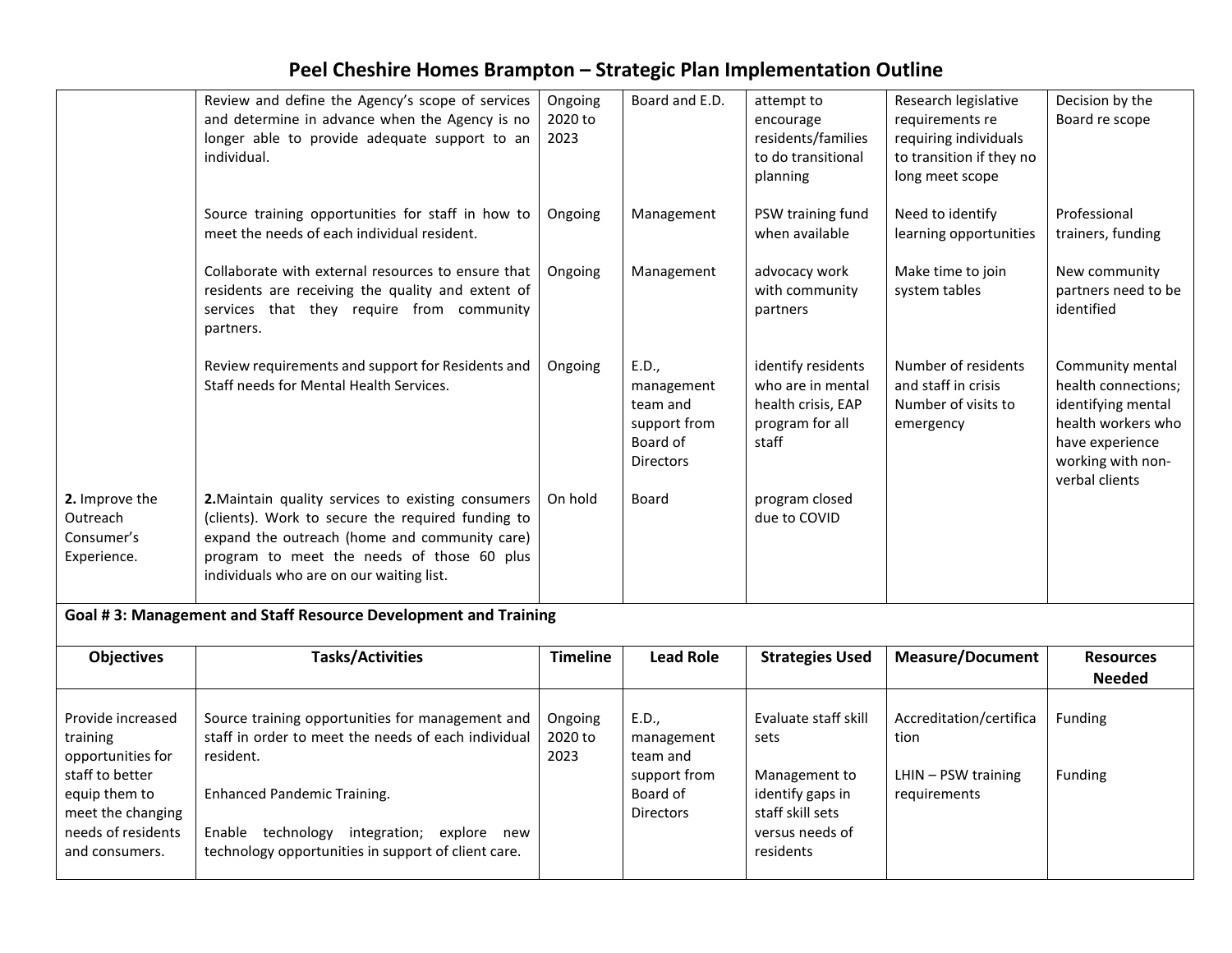|                                                                                                                                             | Source Technology enhancements to enable staff to<br>improve efficiencies while maximizing support for<br>Residents.                                                                                                                               | Ongoing<br>2020 to<br>2023 | Management                                            | Survey re<br>effectiveness of<br>new technology                                     | Improved efficiency<br>Improved staff tech<br>skills                          | Source training<br>courses; funding<br>incentives                    |  |  |  |
|---------------------------------------------------------------------------------------------------------------------------------------------|----------------------------------------------------------------------------------------------------------------------------------------------------------------------------------------------------------------------------------------------------|----------------------------|-------------------------------------------------------|-------------------------------------------------------------------------------------|-------------------------------------------------------------------------------|----------------------------------------------------------------------|--|--|--|
|                                                                                                                                             | Source training for management staff on "managing<br>in a unionized environment".                                                                                                                                                                  | Jan/Feb<br>2021            | E.D.                                                  | Knowledge base of<br>E.D., HR<br>Downloads<br>support, legal<br>support             | number of grievances<br>that get resolved<br>without<br>mediation/arbitration | Need to identify<br>training source                                  |  |  |  |
| <b>Goal #4: Financial Challenges</b>                                                                                                        |                                                                                                                                                                                                                                                    |                            |                                                       |                                                                                     |                                                                               |                                                                      |  |  |  |
| <b>Objectives</b>                                                                                                                           | <b>Tasks/Activities</b>                                                                                                                                                                                                                            | <b>Timeline</b>            | <b>Lead Role</b>                                      | <b>Strategies Used</b>                                                              | <b>Measure/Document</b>                                                       | <b>Resources</b><br><b>Needed</b>                                    |  |  |  |
| 1. Enhance funding<br>opportunities and<br>optimize the use of<br>existing resources.                                                       | 1. Proactively manage the residential home and its<br>associated funding.                                                                                                                                                                          | Ongoing<br>2020 to<br>2023 | E.D. and support<br>from Board of<br><b>Directors</b> | E.D. and Board<br>President<br>involvement in the<br>transition from<br>LHIN to OHT | Balanced budget at<br>year-end                                                | Increased funding                                                    |  |  |  |
|                                                                                                                                             | Union contract terms – Continue to advocate with<br>the LHIN for annual legal costs within the Agency's<br>approved budget.                                                                                                                        |                            | Board                                                 | Business case,<br>advocacy                                                          | Funding granted                                                               | Advocacy and<br>funding                                              |  |  |  |
|                                                                                                                                             | LHIN Budget Approval Process - work with the<br>LHIN and OHT (Ontario Health Teams) during the<br>transition period in order to advocate for a<br>proactive Budget approval process that meets the<br>financial needs of the Agency.               |                            | Board                                                 | Business case,<br>advocacy                                                          | Funding granted                                                               | Advocacy and<br>funding                                              |  |  |  |
| 2. Proactively work<br>to develop other<br>funding sources<br>with the goal of<br>decreasing the<br>dependence on<br>government<br>funding. | 2. Explore other funding opportunities beyond<br>government support.<br>Limited provincial government infrastructure<br>support or safety net for the residents, Agency or<br>Board of Directors need to advocate for increased<br>Agency support. | Ongoing<br>2020 to<br>2023 | Board and<br>support from<br>E.D.                     | Business case,<br>Advocacy                                                          | Secure new funding<br>sources                                                 | Identification of<br>new funding<br>sources, grant<br>writing skills |  |  |  |